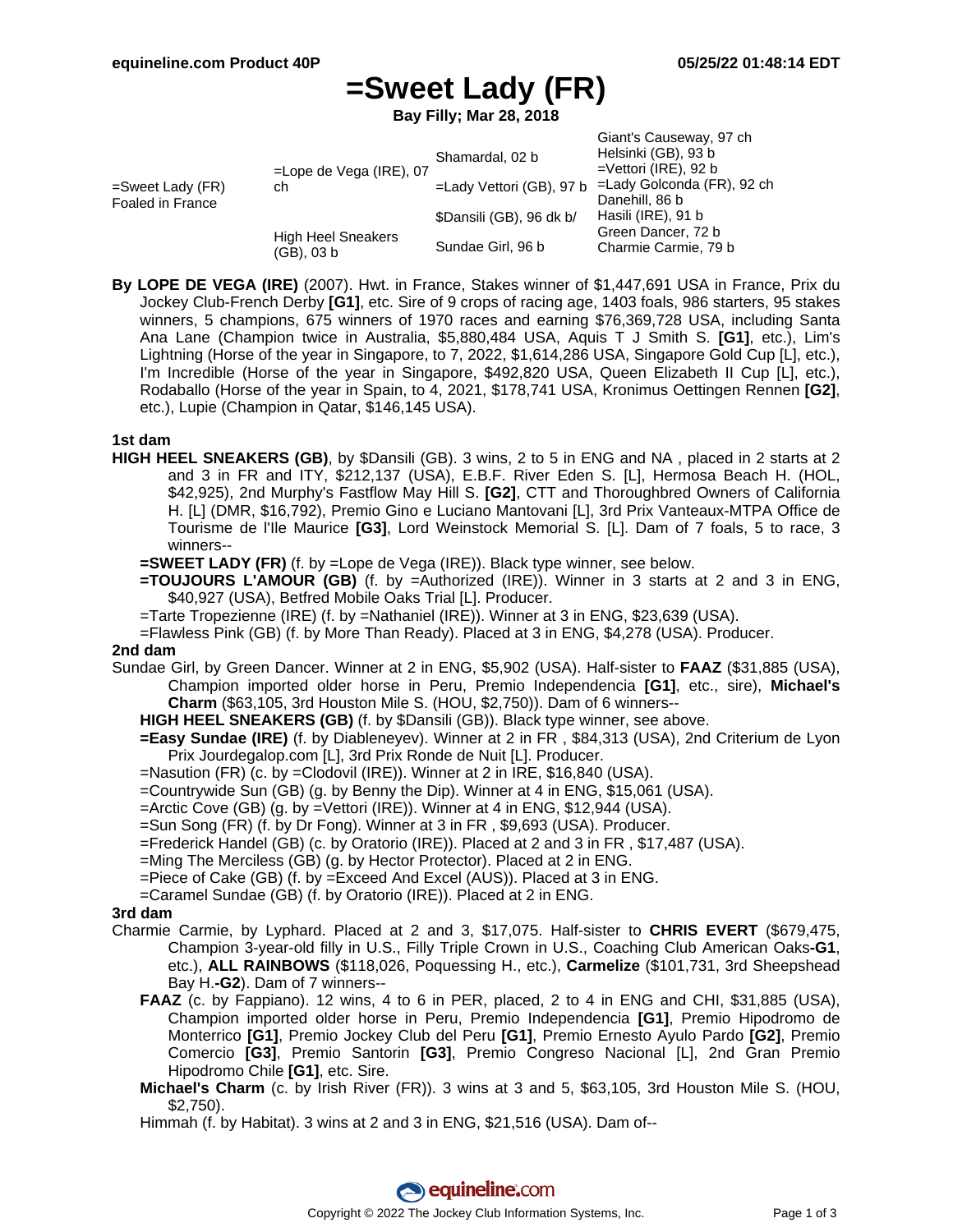## **=Sweet Lady (FR)**

**Bay Filly; Mar 28, 2018**

- **HIWAYA (GB)** (f. by =Doyoun (IRE)). 5 wins in 10 starts at 2 and 3 in ENG, \$71,903 (USA), Rosemary S. [L], Oh So Sharp S. [L], 2nd Newgate Stud Radley S. [L]. Dam of--
	- Maakel (f. by Swain (IRE)). Unplaced in 1 start in AUS. Dam of--
		- **=Kidwelly (AUS)** (f. by Dylan Thomas (IRE)). Winner at 3 in NZ , \$30,161 (USA), 2nd New Zealand Bloodstock Royal S. **[G2]**.
- **Mutawwaj (IRE)** (c. by Caerleon). 3 wins, 2 to 6 in ENG and NA , placed at 3 and 4 in FR and ITY, \$124,399 (USA), 3rd 115 Derby Italiano **[G1]**, Kuwait Green Ridge Stables Newmarket S. [L], O & K Troy S. [L].
- Hachiyah (IRE) (f. by =Generous (IRE)). Winner at 3 in ENG, \$11,500 (USA). Dam of--
	- **NASIJ** (f. by Elusive Quality). Winner at 2 and 3 in ENG, \$68,888 (USA), McKeever St. Lawrence Masaka S. [L], 3rd Princess Margaret S. **[G3]**, Rothmans Royals May Hill S. **[G3]**. Producer.
	- Almatlaie (f. by Elusive Quality). Placed at 4 in ENG. Dam of--
		- **=STAMP COLLECTING (IRE)** (f. by =Casamento (IRE)). 3 wins at 2 and 3 in ITY, \$116,386 (USA), Premio Seregno [L], 2nd Premio Criterium Femminile-Memorial Tudini [L], 3rd Premio Regina Elena One Thousand Guineas **[G3]**, Premio Dormello **[G3]**.
- =Salul (GB) (f. by Soviet Star). Unraced in Great Britain. Dam of--
- **HALLOWED DREAM (IRE)** (f. by =Alhaarth (IRE)). 4 wins in 8 starts at 3 and 4 in NA, placed, 2 to 3 in ENG and ITY, \$310,623 (USA), Yerba Buena Breeders' Cup H. **[G3]** (GG, \$68,750), 2nd Premio Oaks d'Italia **[G1]**, Peter Burnett Pretty Polly S. [L]. Producer. =Etaaq (IRE) (f. by Sadler's Wells). Unraced in Ireland. Dam of--
	- **=El Trastolillo (IRE)** (c. by Oratorio (IRE)). 2 wins at 2 in FR , \$53,157 (USA), 2nd Prix La Fleche [L].
- Sundae Girl (f. by Green Dancer). See above.
- Eishin Napoleon (c. by Unbridled). 9 wins, 3 to 8 in JPN, \$318,492 (USA).
- Nerinx (g. by Sahm). 7 wins, 3 to 6, \$191,480.
- Fosston (g. by Bahri). 4 wins at 3 and 4, \$25,832.
- Think Twice (f. by Alleged). Placed at 3 and 4 in FR , \$26,031 (USA). Dam of--
- =Dolces Suenios (AUS) (f. by Caerleon). Unraced in Australia. Dam of--
	- **=ZAITOON (SAF)** (f. by =Count Dubois (GB)). 4 wins at 2 and 3 in SAF, \$102,455 (USA), S A Fillies Classic **[G1]**, 2nd South African Oaks **[G2]**, Gerald Rosenberg S. **[G2]**, 3rd Gauteng Fillies Guineas **[G2]**. Producer.
- Man From Havana (c. by Green Dancer). Placed at 2 and 3 in ENG, \$7,612 (USA).
- Chalk Dust (f. by Unbridled). Placed at 2 and 3 in ENG, \$4,319 (USA).
- Harbor Creek (f. by Alysheba). Placed at 2 and 3, \$3,191. Producer.
- Alymerican (f. by Alysheba). Placed at 3. Producer.
- Briar Creek (IRE) (f. by =Busted (GB)). Unraced. Dam of--
	- **=Best of the Blues (IND)** (c. by Warrshan). 13 wins, 2 to 8 in IND, 3rd Calcutta Champion's Sprint Trophy [L], Indian Produce S. [LR].
- Cafe Concerto (f. by Trempolino). Unplaced in ENG. Dam of--
	- **Letsgetitonmon** (g. by Maria's Mon). 3 wins, 2 to 5, \$105,672, 3rd LeComte S. **[G3]** (FG, \$10,000).
		- Star of Johar (f. by Johar). Winner at 2 and 3, \$22,958. Dam of--
			- **Best You Ever Seen** (g. by Take Charge Indy). 7 wins, 2 to 5, placed at 6, 2022, \$158,688, 3rd Sam's Town S. (DED, \$7,500).
			- **Inside Out** (f. by Colonel John). 4 wins, 3 to 5, \$158,305, 2nd Christmas Past S. -R (GP, \$14,400). Set ncr at Pimlico, 1 1/16 miles in 1:40.24.

### **4th dam**

- **MISS CARMIE**, by T. V. Lark. 3 wins at 2, Clipsetta S. Half-sister to **TWO RELICS** (\$54,894, Florida H., etc., sire). Dam of 8 winners, including--
	- **CHRIS EVERT** (f. by Swoon's Son). 10 wins in 15 starts, 2 to 4, \$679,475, Champion 3-year-old filly in U.S., Filly Triple Crown in U.S., Coaching Club American Oaks**-G1**, Mother Goose S.**-G1**, Acorn S.**-G1**, Golden Rod S.**-G3**, Demoiselle S.**-G3**, Hollywood Special S., La Canada S., 2nd Frizette S.**-G1**, etc.
		- **SIX CROWNS** (f. by Secretariat). 5 wins at 2 and 3, \$136,274, Meadow Queen S., 2nd Queen Charlotte H., Miss Liberty H., 3rd Ladies H.**-G1**, Athenia H., etc.